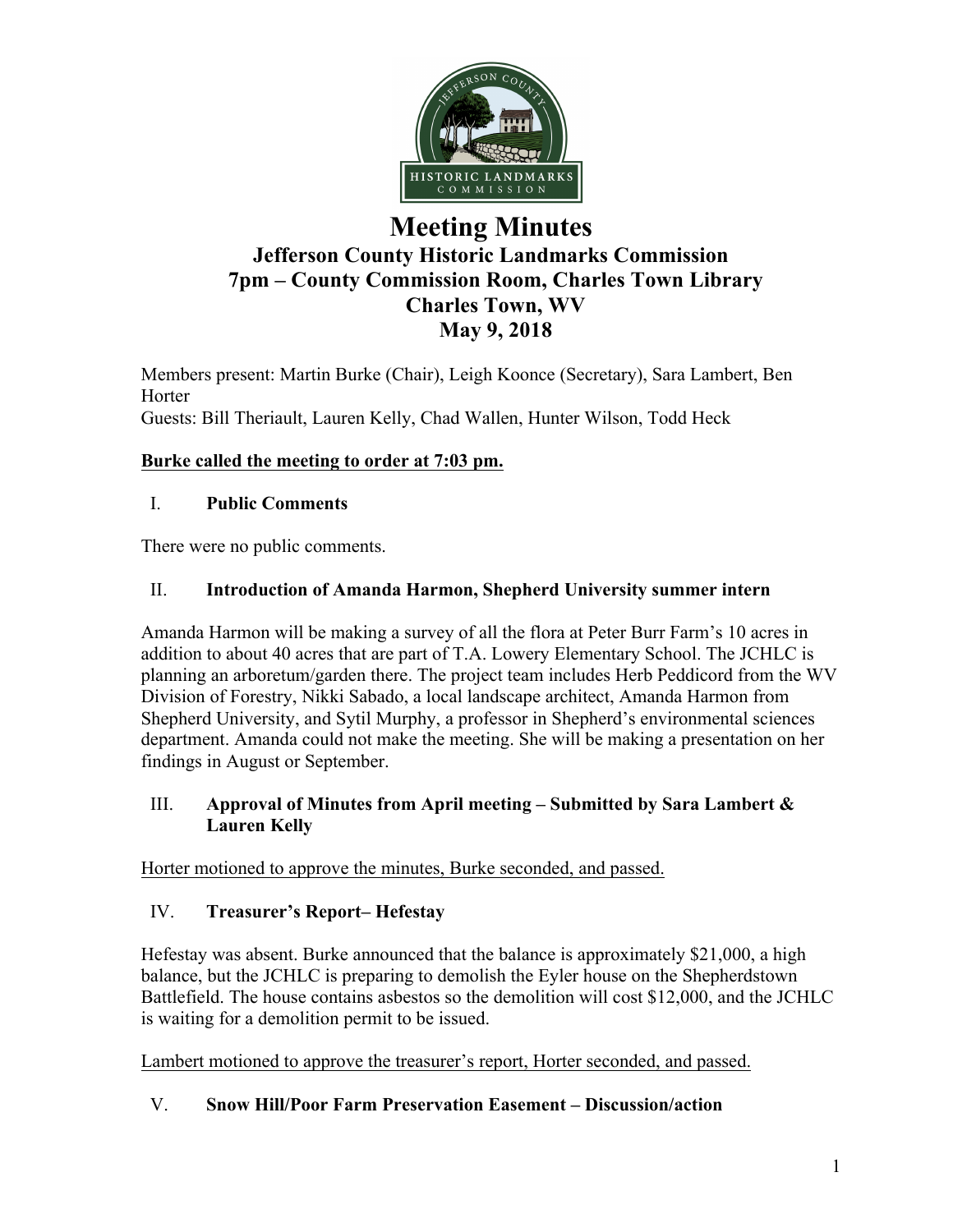The JCHLC is overburdened by the maintenance of its four properties and is working on a preservation easement for Snow Hill. The JCHLC will then attempt to sell or auction the property. Local lawyer Walter Washington is determining how the JCHLC can work around not having a "grantor," but just adding the easement to the deed. For Snow Hill, Burke would like to require that the power lines be buried and add that the JCHLC has the original doors which should be replaced, and that the original porch should be built at new owner's expense. The ghost of the porch is visible on the house. He would like to remove the requirement for public access and the open right to inspect the property. Lambert said she would like to see the building used and doesn't want the interior requirements to be overly onerous. Burke requested to add a provision that would give the JCHLC the right to approve concept and structural plans. Lambert asked where the specifics were for exhibit b because it would help to know exactly what is important to preserve. Horter replied that he was waiting for draft suggestions before proceeding. Burke requested that he turn on "track changes" in Word and send it out again to the commission. Koonce asked about the outbuildings. Burke noted that there is a dairy/springhouse and a summer kitchen/carriage house. These are noncontributing structures on the National Register nomination, but the chimney in the summer kitchen looks original and is in good condition. Koonce asked if the easement should include the summer kitchen. Burke noted that Rock Spring Church may be interested in the property. He requested to add that the property is not to be subdivided. Koonce asked about time constraints, and Horter will change the wording to "in perpetuity." Theriault added that what is significant about Snow Hill is the institutional history and that the rear ell is as significant as the main house. There was some discussion about whether to allow new buildings. Lambert noted that it might be helpful to be able to add buildings for modern amenities, particularly since the JCHLC tore off the bathroom that were added when Snow Hill was used as county office space.

#### VI. **Magnolia Springs Concept Plan – Discussion/action**

Burke and Lambert attended the planning commission meeting on May 1. JCHLC had sent an objection in writing to the commission about their previous approval of the Magnolia Springs concept plan, saying that it could not be approved because it does not comply with Section 4.4 C of the zoning ordinance under "Prohibited Uses," which states that "Any development which would destroy the historical character of a property listed on the West Virginia or National Register of Historic Places shall not be permitted." The zoning administrator issued a report stating that 4.4 C did not apply, stating that the wording is ambiguous. The developer made some concessions, and the planning commission again approved the concept plan. Burke asked if the JCHLC would now like to challenge that decision by going before the board of zoning appeals (BZA). He said he felt the JCHLC must to go to the BZA because it can't allow this decision to set a precedent for developments in the future. Lambert said the BZA approves variance requests if that variance: 1)Will not adversely affect public health, safety or welfare, or the rights of adjacent property owners or residents; 2) Arises from special conditions or attributes which pertain to the property for which a variance is ought and which were not created by the person seeking the variance; 3) Would eliminate an unnecessary hardship and permit a reasonable use of the land; and 4) Will allow the intent of the Zoning and Land Development Ordinance to be observed and substantial justice done (Section 3.4 A of the zoning ordinance). Lambert recommended that the JCHLC go to the BZA since none of these apply to Magnolia Springs. Horter asked about the developer's concessions. Burke replied that the development would essentially stay the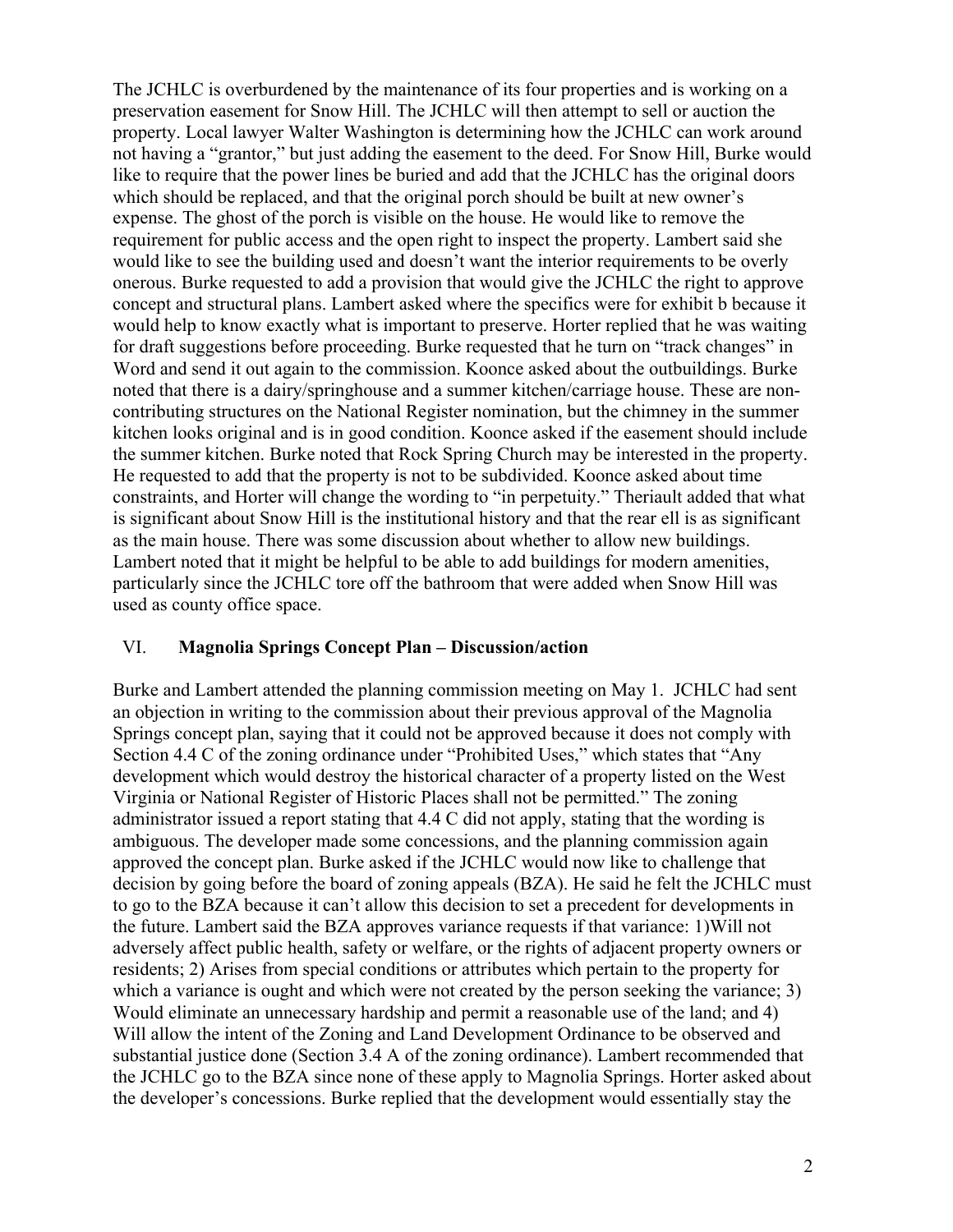same, but they agreed to push the houses on the lots in front to Belvedere as far as possible from the house, and they agreed to single story houses in front of Belvedere. Koonce asked about legal representation both at the BZA and potentially later at circuit court. Burke replied that the JCHLC would have to think about money. Grove, the county administrator, said the JCHLC would have to hire its own attorney for both.

Lambert moved that the JCHLC appeal the zoning administrator's finding at the BZA, Koonce seconded, and passed.

Wilson said by doing this the JCHLC is affecting a family trying to settle their mother's estate. Wilson noted that the plat is zoned high density residential, so they could have planned for townhouses.

Lambert said this is the fault of planning staff and not the developer or the planning commission. She said the commission was given information that was in error and made their decisions based on that information.

Koonce moved that the JCHLC chair explore legal representation if the prosecutor's office cannot help, and even if the county can help, to still explore pro bono options, Horter seconded, and passed.

Koonce asked that the prosecutor send out a written response with copies to the HLC commissioners and County Commission. Discussion of going to the circuit court was tabled until Burke speaks with the planning office and county attorney.

### VII. **Announcements and Reports**

### A. **Status of the WV GeoExplorer Project – Theriault**

Theriault said work is still progressing. They are getting everything back to normal after the county server was hacked. A lot of functionality has been restored, but there are still security issues. The GeoExplorer updates are appending parallel to the county server, so they are not affected by the issues there. He said next month he should have something to demonstrate, and that things are going well. Burke said he spoke with Frances Marshall at Shepherd, who filled Christy Toms' position and will be managing the JCHLC archives. Theriault is trying to get all local newspapers digitized up to 1900. He said pricing is usually by the roll and wants to know the cost for getting the Virginia Free Press completed since GeoExplorer can afford to allocate some of its funds to the project. Theriault has talked to WVU, and they are confident they will finish digitizing all of WV's newspapers, but Theriault noted that they work on their own schedule.

### B. **Status of Delay of Demolition Ordinance – Burke**

Burke noted that this ordinance does not have to go to the planning commission. He has already met with the engineering department. The ordinance is specific to the houses on the JCHLC inventory and is a common tactic of landmarks commissions to buy time. It has been tested in court, but the delay cannot go over one year or it is considered a taking. At the point when the JCHLC gets notice of a demolition permit application, it will have a certain amount of time to work with the owner or document the structure based on its category of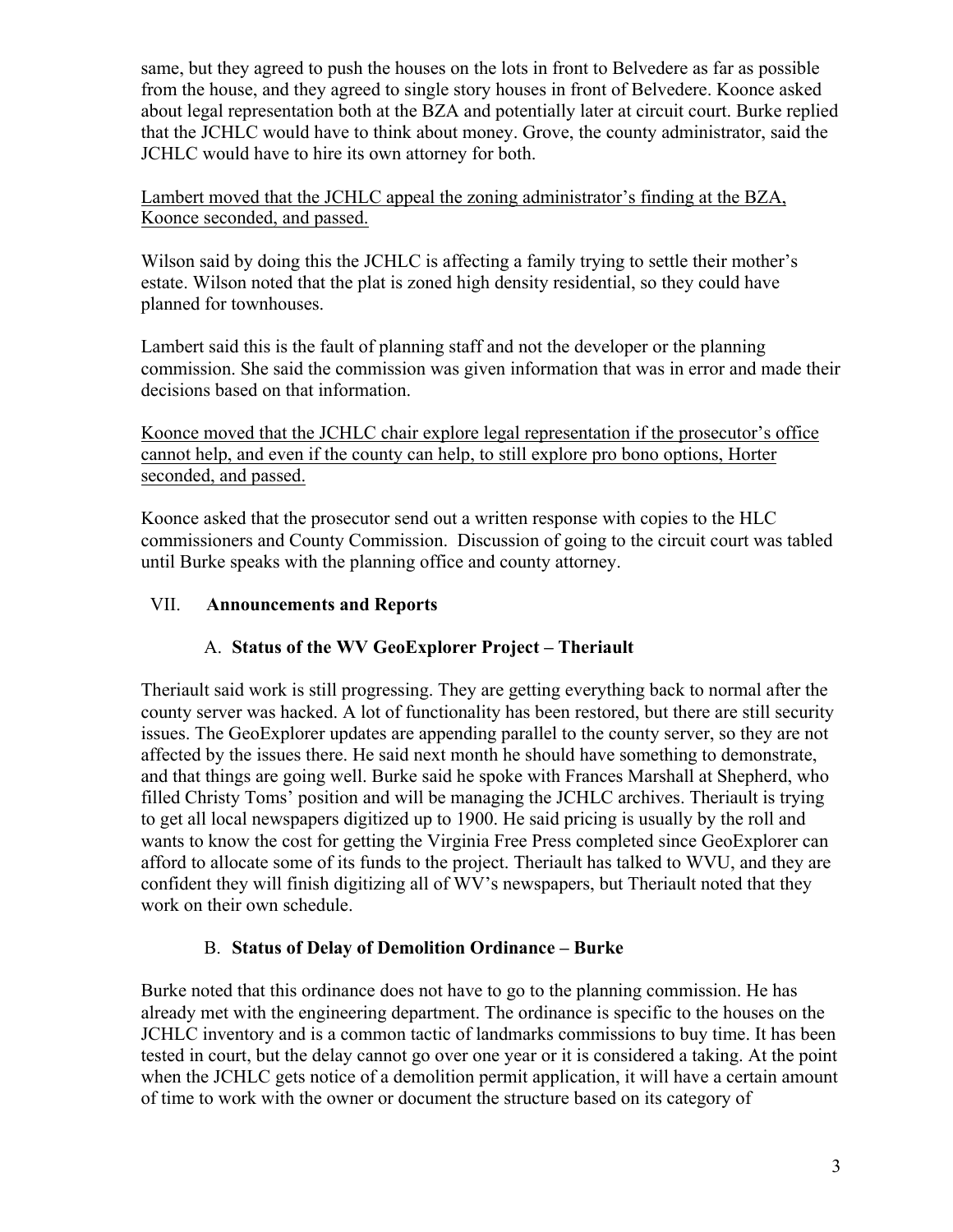importance. This had to wait until after the categories of importance were added to the zoning ordinance. There was discussion about how exactly this would work, and Burke replied that the requirement for a letter from the JCHLC would be added to the demolition permit application.

## C. **JC Courthouse Committee – Koonce**

Koonce said there has been no committee meeting since the last JCHLC meeting. The county clerk wanted to know when the JCHLC will hear about the NHL eligibility decision. He added that the clerk also requested an inventory of the courthouse furniture and that John Allen had already completed one.

### D. **Status of projects at Peter Burr Farm – Burke**

Burke announced that all Fairs and Festivals grant money had been spent. Peter Burr Farm will have 4 weekends of activities: a bread baking class, a wedding, a craft fair, and the first bread baking weekend. After that the JCHLC will begin assessing the wear and tear on the facilities. He noted that the MOU expires this month with JC Parks and Rec, who are still looking at costs of maintaining the site.

### E. **Status of** *Wild Goose* **NR nomination – Demer**

Demer was absent, but Burke announced that Wild Goose Farm was added to the National Register of Historic Places on April 20, but only listed for local significance rather than statewide.

## F. **Status of Rte. 340 – MOU with WVDOH – Horter**

Horter sent letters out to the companies suggested by Burke for documentation. Burke noted that Paula Reed is retiring. Koonce asked if the JCHLC had heard anything more about Rusty and Cricket Morgan's building, which could potentially be added to a Rippon Historic District nomination as part of this process. Burke replied that getting approval for a historic district is always difficult.

### G. **Status of interpretative projects – Kelly**

Kelly said she is still waiting to hear about the CSX grant and the National Railway Historical Society grant for Duffields Depot, but has scheduled a lecture/fundraiser with the Stuart-Mosby Historical Society for July 25 at the Byrd Center. The auditorium seats about 100 people, so if the JCHLC asks for \$15 for tickets (and makes sure attendees know the funds are all going toward Duffields Depot), the evening should bring in about \$1,500 for the depot. Kelly & Burke went to Duffields with local architect Matthew Grove to discuss the site and the flooding in the basement.

# H. **Status of NR nomination –** *The Rocks –* **Kelly**

Kelly said she works on this between other projects and will have it finished before she leaves in August.